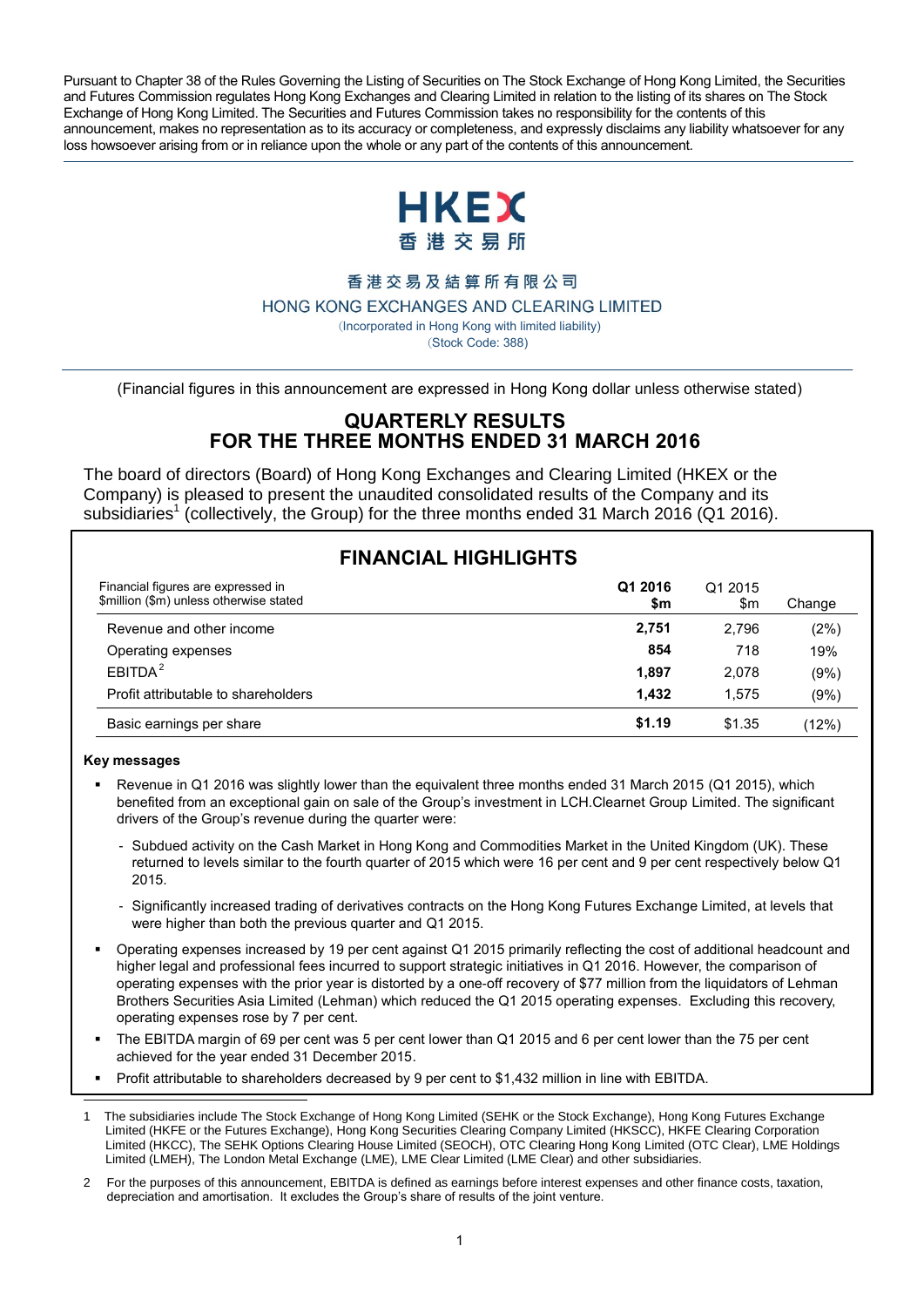#### **BUSINESS REVIEW**

#### **Overview**

The first quarter results reflect generally subdued market conditions, both locally and globally. Investor sentiment remained bearish during Q1 2016, which has been reflected in overall trading activity and the Group's overall Revenue<sup>3</sup>, which as shown below, has fallen marginally below that achieved in Q1 2015.



#### *Fig. 1 – Market activity and Group Revenue*

Notwithstanding the difficult conditions experienced in the various markets in which the Group operates, overall Revenue and other income has held up comparatively well, being broadly in line with Q1 2015. Primary market activity has also held up and we have retained our global leading position for IPO fund raising<sup>4</sup>.

A comparison of results with Q1 2015 needs to be made in the light of a recovery from Lehman's liquidators and an exceptional gain on sale of the Group's investment in LCH.Clearnet Group Limited's shares that together added \$89 million to Q1 2015 profit attributable to shareholders.

In response to continued uncertainty in market conditions the Group is adopting a prudent approach to expenditure control as we move into the second quarter of 2016 (Q2 2016). While the Group continues to move forward with strategic initiatives a more cautious approach is being taken to the timing of less critical projects. This is both a means to manage capital expenditure and also facilitates a more modest increase in headcount during 2016. These measures will be kept under review and revised in line with changes in trading conditions over the remainder of the year.

 $\overline{a}$ 

<sup>3</sup> Excludes investment income and sundry income<br>4 Source: Dealogic

Source: Dealogic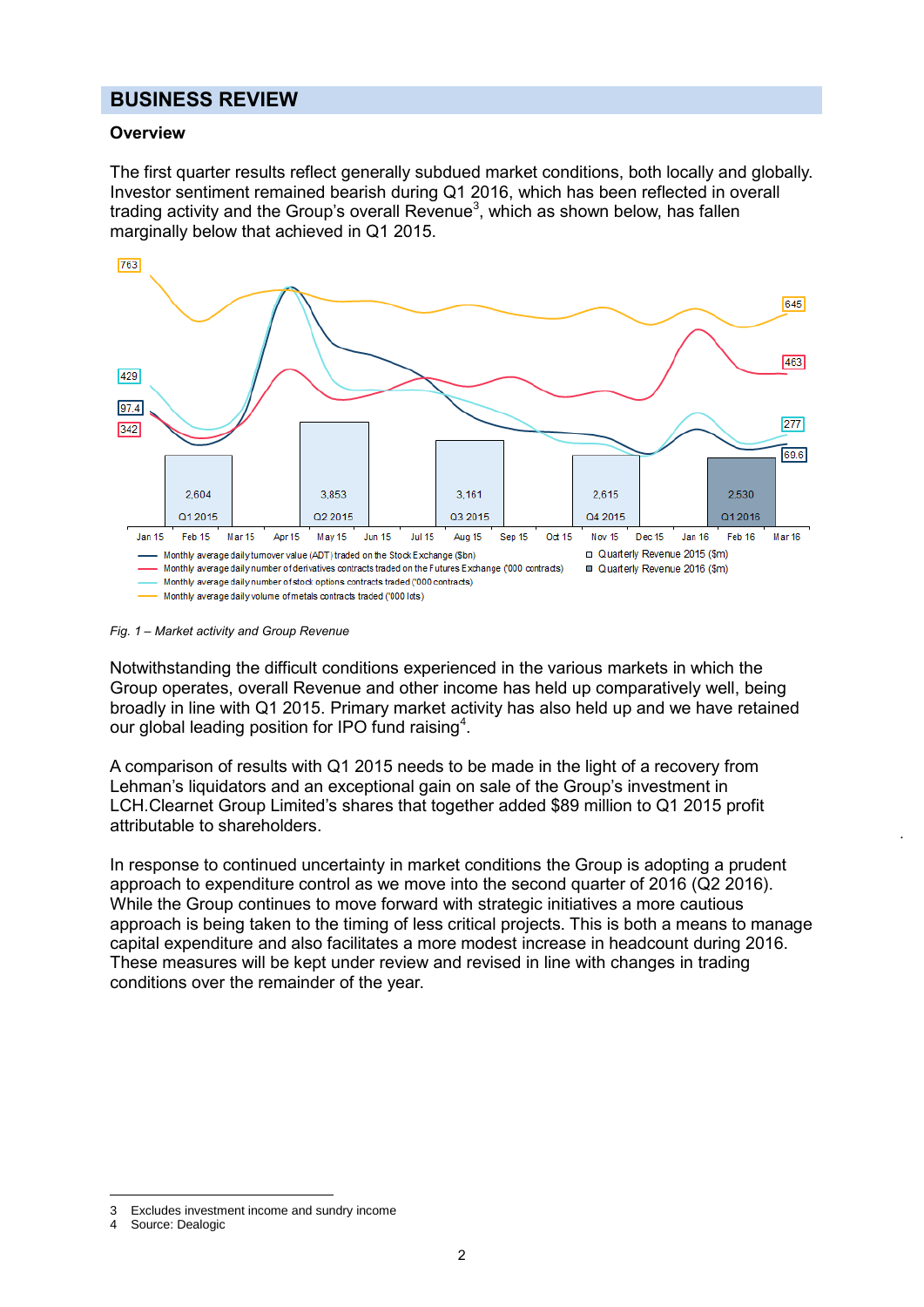#### **Business Update and Analysis of Results by Operating Segment**

|                                  | Q1 2016                               |                      | Q1 2015                               |                      |                                        | Change             |  |
|----------------------------------|---------------------------------------|----------------------|---------------------------------------|----------------------|----------------------------------------|--------------------|--|
|                                  | Revenue<br>and other<br>income<br>\$m | <b>EBITDA</b><br>\$m | Revenue<br>and other<br>income<br>\$m | <b>EBITDA</b><br>\$m | Revenue<br>and other<br>income<br>$\%$ | <b>EBITDA</b><br>% |  |
| Results by segment:              |                                       |                      |                                       |                      |                                        |                    |  |
| Cash                             | 649                                   | 517                  | 725                                   | 596                  | (10%)                                  | (13%)              |  |
| Equity and Financial Derivatives | 559                                   | 439                  | 464                                   | 357                  | 20%                                    | 23%                |  |
| Commodities                      | 405                                   | 248                  | 447                                   | 322                  | (9%)                                   | (23%)              |  |
| Clearing                         | 936                                   | 757                  | 1,001                                 | 892                  | (6%)                                   | (15%)              |  |
| Platform and Infrastructure      | 128                                   | 92                   | 111                                   | 76                   | 15%                                    | 21%                |  |
| Corporate Items                  | 74                                    | (156)                | 48                                    | (165)                | 54%                                    | (5%)               |  |
|                                  | 2,751                                 | 1.897                | 2,796                                 | 2,078                | (2%)                                   | $(9\%)$            |  |

#### **Cash Segment**

#### **Business Update**

The Stock Exchange published the following guidance materials during 2016 prior to the date of this announcement:

- i. A "Review of Disclosure in Issuers' Annual Reports to Monitor Rule Compliance – Report 2015" covering the findings and recommendations from a review of issuers' annual reports for the financial year ended December 2014.
- ii. A "Guide on Producing Simplified Listing Documents Relating to Equity Securities for New Applications". Three seminars were also held in March to help sponsors and market practitioners better understand and apply the Guide.
- iii. A revamped "Environmental, Social and Governance" (ESG) webpage on the HKEX website to set out practical steps, tools and reporting guidance to help issuers report under the revised ESG Reporting Guide. 12 issuer training seminars on ESG reporting were also conducted in March.

| <b>Key Market Indicators</b>                                                                                                                                                                                                                                                                                                                                                              |         |         |  |
|-------------------------------------------------------------------------------------------------------------------------------------------------------------------------------------------------------------------------------------------------------------------------------------------------------------------------------------------------------------------------------------------|---------|---------|--|
|                                                                                                                                                                                                                                                                                                                                                                                           | Q1      |         |  |
|                                                                                                                                                                                                                                                                                                                                                                                           | 2016    | 2015    |  |
| ADT of equity products traded on<br>the Stock Exchange <sup>1,2</sup> (\$bn)                                                                                                                                                                                                                                                                                                              | 50.7    | 65.5    |  |
| ADT of Northbound Trading <sup>2</sup><br>(RMBbn)                                                                                                                                                                                                                                                                                                                                         | 3.4     | 5.3     |  |
| Average daily number of trades of<br>equity products traded on the<br>Stock Exchange <sup>1,2</sup>                                                                                                                                                                                                                                                                                       | 986,701 | 975,305 |  |
| Number of newly listed companies<br>on the Main Board <sup>3</sup>                                                                                                                                                                                                                                                                                                                        | 14      | 19      |  |
| Number of newly listed<br>companies on GEM                                                                                                                                                                                                                                                                                                                                                | 6       | 9       |  |
| Total equity funds raised                                                                                                                                                                                                                                                                                                                                                                 |         |         |  |
| - IPOs (\$bn)                                                                                                                                                                                                                                                                                                                                                                             | 30.3    | 20.3    |  |
| - Post-IPOs (\$bn)                                                                                                                                                                                                                                                                                                                                                                        | 60.8    | 63.9    |  |
| Number of companies listed on<br>the Main Board at 31 Mar                                                                                                                                                                                                                                                                                                                                 | 1,656   | 1,565   |  |
| Number of companies listed on<br>GEM at 31 Mar                                                                                                                                                                                                                                                                                                                                            | 227     | 210     |  |
| Number of trading days                                                                                                                                                                                                                                                                                                                                                                    | 59      | 61      |  |
| 1 Excludes derivative warrants (DWs), callable bull/bear contracts<br>(CBBCs) and warrants which are included under the Equity and<br>Financial Derivatives segment and includes \$2.4 billion (Q1 2015:<br>\$1.4 billion) of average daily trade value for Southbound Trading<br>under Shanghai-Hong Kong Stock Connect<br>2 Includes buy and sell trades under Shanghai-Hong Kong Stock |         |         |  |
| Connect                                                                                                                                                                                                                                                                                                                                                                                   |         |         |  |

3 Includes 1 transfer from The Growth Enterprise Market (GEM) (Q1 2015: 3)

iv. A guidance letter to set out the Stock Exchange's revised approach to handling issuers subject to rumours or market commentaries with allegation of fraud, material accounting or corporate governance irregularities that may require a halt of trading in their securities. The revised approach has the effect of keeping any trading halt to the minimum consistent with the Stock Exchange's general approach to trading halts.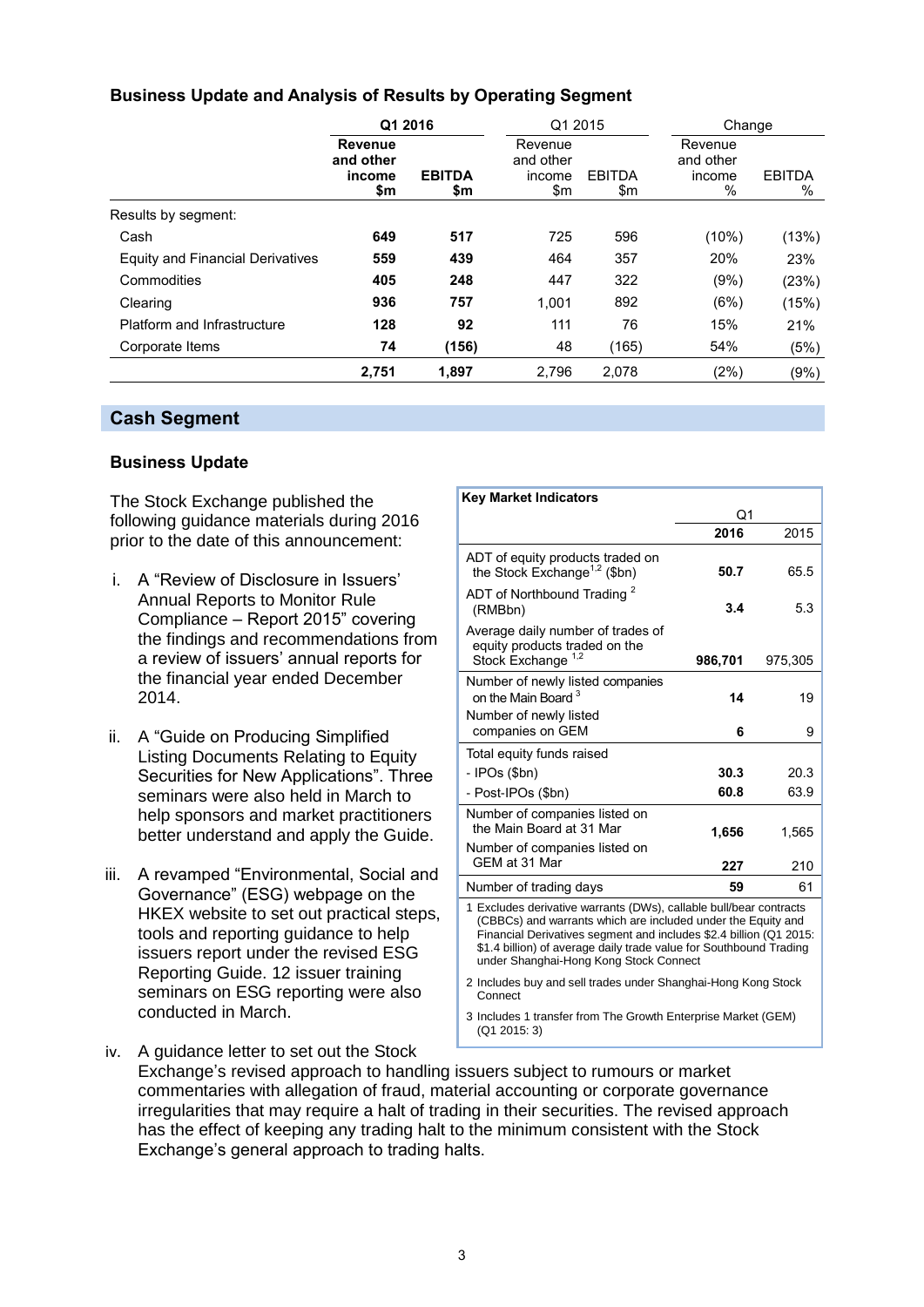- v. Two listing decisions to enhance transparency and market understanding of how the Stock Exchange interprets and applies the Listing Rules' eligibility and suitability requirements for new listings, and how it decides whether to return new listing applications. The Stock Exchange continues to focus considerable attention on the substantive issues of an application and reject applicants on the grounds of eligibility and/or suitability in order to maintain market quality.
- vi. A guidance letter on bonus issues of shares by listed companies to remind them to properly plan their bonus issues to avoid disorderly trading.

The launch of the previously announced Closing Auction Session and Volatility Control Mechanism in the securities market is planned for the third quarter of 2016. To increase market awareness of the initiatives, HKEX will conduct a series of market education programmes starting in Q2 2016.

Shanghai-Hong Kong Stock Connect continues to operate smoothly notwithstanding continued volatility in Mainland markets. The total revenue and other income generated by Stock Connect was approximately \$35 million for Q1 2016.

HKEX has continued efforts to promote Hong Kong as the preferred offshore listing venue for Mainland enterprises and organised four listing promotion events in Q1 2016 with the help of government authorities and industry associations in Henan, Jiangsu and Guangdong provinces. HKEX also hosted a training workshop with Xiamen University to equip Mainland market professionals with the appropriate knowledge to respond to potential issuers.

#### **Analysis of Results**

Overall revenue dropped by 10 per cent reflecting a 23 per cent fall in ADT. However, lower trading fees from decreased ADT and fewer trading days, were partly offset by higher listing fee income, which rose by 12 per cent due to annual listing fees from a higher number of listed companies.

Operating expenses increased by 2 per cent mainly due to increased headcount for strategic initiatives, and annual payroll adiustments.

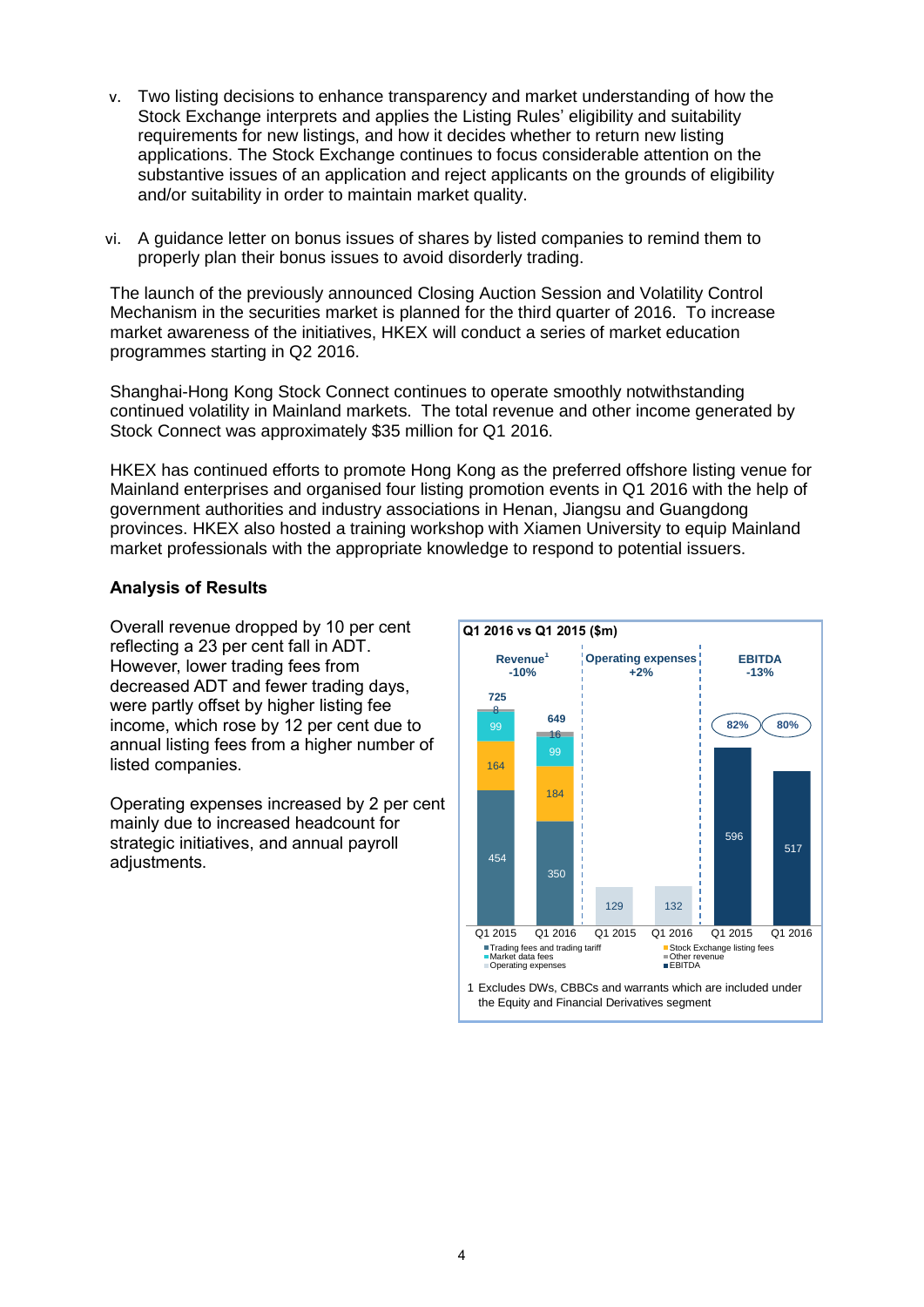#### **Equity and Financial Derivatives Segment**

#### **Business Update**

In contrast to a decline in market activity on the Cash Market, the number of derivatives contracts traded on the Futures Exchange and the number of contracts traded during After-Hours Futures Trading (AHFT) have both increased over prior year and prior quarter and reached a quarterly record in Q1 2016.

The following record single day volumes and open interest of various contracts were achieved during Q1 2016:

|                                                     | Record           | Number of |
|-----------------------------------------------------|------------------|-----------|
| <b>Single Day Volume</b>                            | <b>High Date</b> | Contracts |
| <b>HSCEI Dividend Point</b>                         |                  |           |
| Index Futures                                       | 7 Jan            | 25,553    |
| Hang Seng Index                                     |                  |           |
| Futures (during AHFT)                               | 21 Jan           | 25,171    |
| <b>USD/CNH Futures</b>                              |                  |           |
| (during AHFT)                                       | 11 Feb           | 1,311     |
|                                                     |                  |           |
|                                                     | Record           | Number of |
| <b>Open interest</b>                                | <b>High Date</b> | Contracts |
| <b>H-shares Index Options</b>                       | 29 Mar           | 2,811,533 |
| <b>HSCEI Dividend Point</b><br><b>Index Futures</b> | 30 Mar           | 162,052   |
| <b>USD/CNH Futures</b>                              | 5 Feb            | 32,009    |
|                                                     |                  |           |

| <b>Key Market Indicators</b>                                                                                                 |           |           |  |  |
|------------------------------------------------------------------------------------------------------------------------------|-----------|-----------|--|--|
|                                                                                                                              |           | Q1        |  |  |
|                                                                                                                              | 2016      | 2015      |  |  |
| ADT of DWs, CBBCs and warrants<br>traded on the Stock Exchange<br>\$bn)                                                      | 22.0      | 20.9      |  |  |
| Average daily number of trades of<br>DWs, CBBCs and warrants traded                                                          |           |           |  |  |
| on the Stock Exchange<br>Average daily number of derivatives<br>contracts traded on the Futures                              | 210,654   | 229,100   |  |  |
| Exchange <sup>1</sup><br>Average daily number of stock<br>options contracts traded on the                                    | 512,153   | 309,054   |  |  |
| <b>Stock Exchange</b>                                                                                                        | 293,047   | 363,322   |  |  |
| Number of newly listed DWs                                                                                                   | 1,276     | 1,498     |  |  |
| Number of newly listed CBBCs                                                                                                 | 2,421     | 2,287     |  |  |
| Average daily number of                                                                                                      |           |           |  |  |
| contracts traded during AHFT <sup>1,2</sup>                                                                                  | 40,859    | 16,350    |  |  |
| Number of trading days                                                                                                       | 59        | 61        |  |  |
|                                                                                                                              | At        | At        |  |  |
|                                                                                                                              | 31 Mar    | 31 Mar    |  |  |
|                                                                                                                              | 2016      | 2015      |  |  |
| Open interest of futures and                                                                                                 |           |           |  |  |
| options contracts <sup>1</sup>                                                                                               | 8,539,132 | 8,402,485 |  |  |
| 1 Excludes London Metal Mini Futures contracts which are<br>included under the Commodities segment                           |           |           |  |  |
| 2 Equivalent to 12 per cent of the total number of the same<br>contracts traded during the day session (Q1 2015: 7 per cent) |           |           |  |  |

Seven Sector Index Futures were launched on 9 May 2016. These new contracts cover the following major business sectors listed on the Stock Exchange: CES Gaming Top 10 Index, Hang Seng Mainland Oil & Gas Index, Hang Seng Mainland Banks Index, Hang Seng Mainland Healthcare Index, Hang Seng Mainland Properties Index, Hang Seng IT Hardware Index, and Hang Seng Software & Services Index. These new products will allow investors to efficiently manage their equity exposure to these key sectors.

With increased volatility of the Renminbi (RMB), the average daily volume of HKEX's USD/CNH Futures increased to 3,128 contracts (notional value of USD313 million) in Q1 2016, more than three times the volume in Q1 2015. Two new market makers for the USD/CNH Futures have been added, bringing the total number of market makers to eight and a block trade incentive programme was also launched to encourage Exchange Participants to move OTC trades onto the Futures Exchange.

A cash settled USD/CNH Futures contract and additional RMB currency futures - against the Euro, Japanese Yen and Australian Dollar - will be launched in Q2 2016. These will complement the existing physically settled USD/CNH Futures contract and provide additional trading and risk management tools for Participants.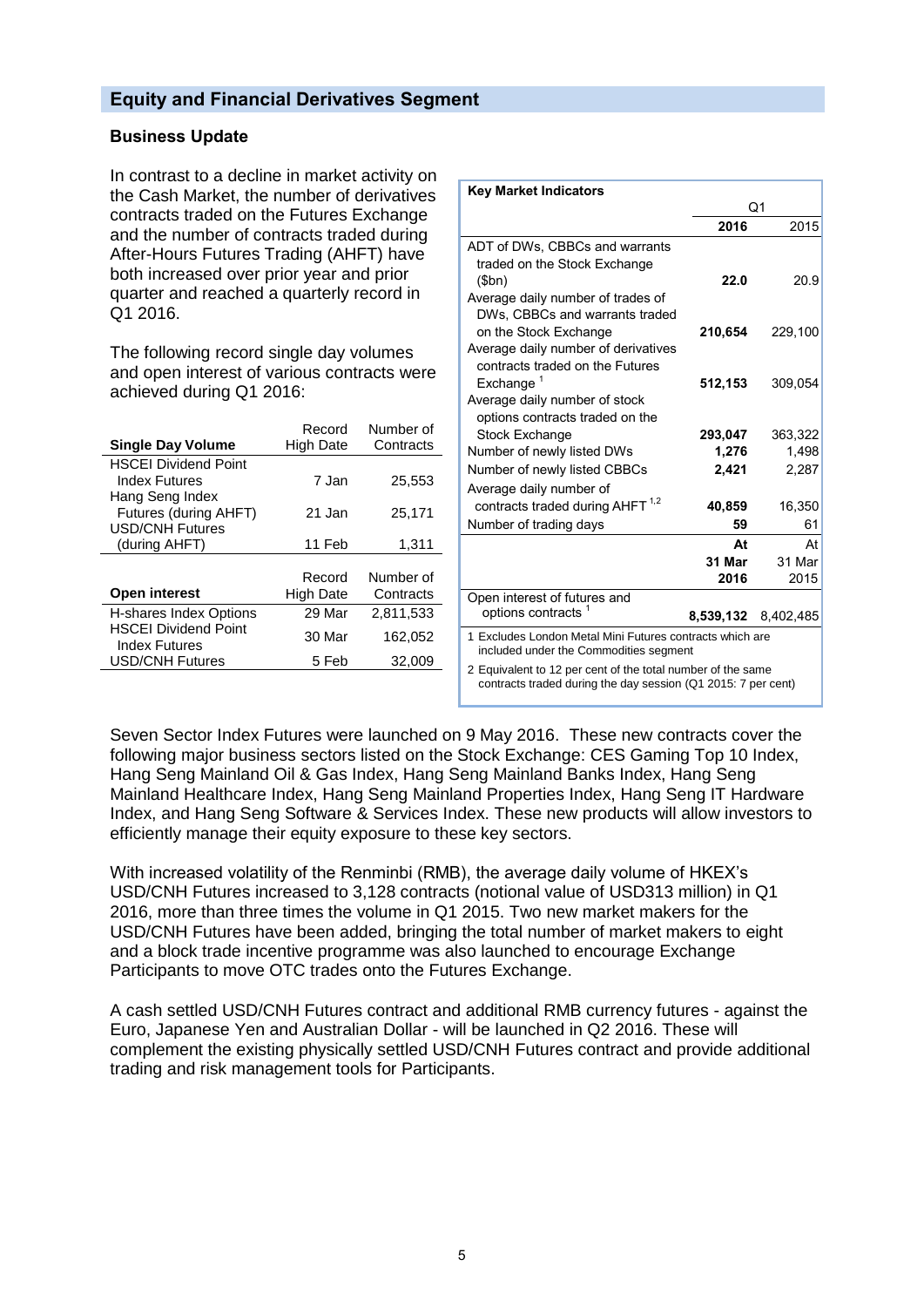A Derivatives Market Data Distribution Partnership Programme (the Partnership Programme) was introduced in January 2016 to promote visibility of market data of HKEX's new derivatives products in the Mainland. Six major Mainland information vendors have joined the Partnership Programme.

After discussion with the Securities and Futures Commission (SFC), HKEX issued a consultation paper on changes to stock option position limits in April 2016. Market feedback and a policy paper published by the Financial Services Development Council on the need for revising the current position limit regime, are supportive of the consultation. HKEX has also discussed the introduction of a hedge exemption regime in Hong Kong with the SFC and other regulatory bodies.

The Pre-Trade Risk Management System for the Derivatives Market was launched on 11 April 2016. This will assist Exchange Participants with pre-trade controls and enhance protection for Clearing Participants by preventing the unintended build-up of excessive positions. HKEX held more than 60 practice sessions for Exchange Participants ahead of the launch.

Software development for the Volatility Control Mechanism in Derivatives Market has been completed and acceptance tests are in progress. HKEX will conduct a series of market education programmes in the coming months with the launch expected in the fourth quarter of 2016 (Q4 2016).

#### **Analysis of Results**

The increase in trading fees and trading tariff over Q1 2015 reflected the record high average daily number of derivatives contracts traded on the Futures Exchange and an increased proportion of higher fee products in Q1 2016. The growth was partly offset by the lower average daily number of stock options contracts traded and fewer trading days.

Listing fees dropped by 9 per cent due to lower numbers of newly listed DWs but was partly offset by a higher number of newly listed CBBCs.

Operating expenses increased by 12 per cent due to higher index license fees from increased trading volume of derivatives contracts and higher staff costs attributable to increased headcount for strategic initiatives and annual payroll adjustments.

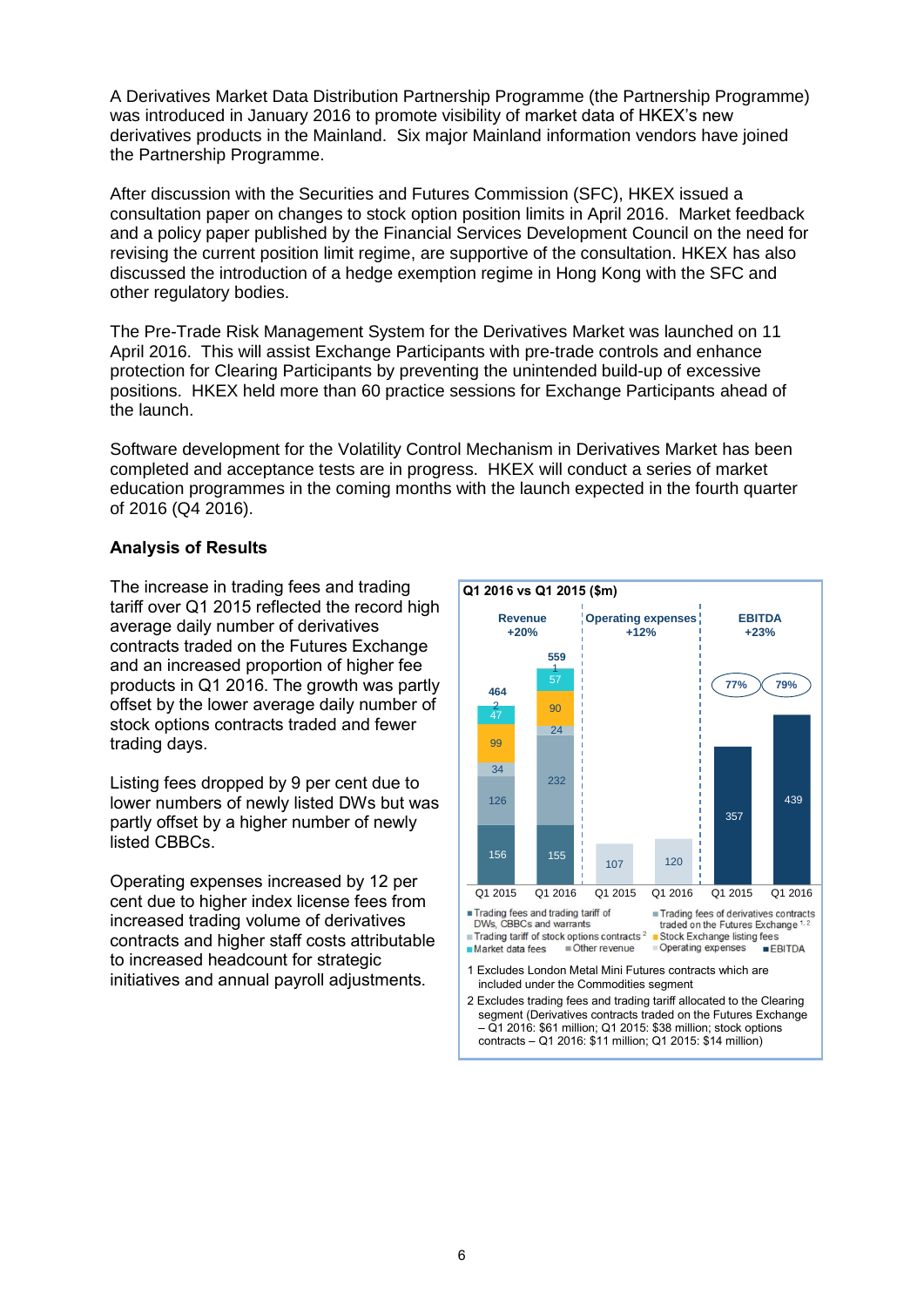#### **Commodities Segment**

#### **Business Update**

The average daily volume of metals contracts traded on the LME in Q1 2016 decreased by 9 per cent against Q1 2015. This reflected the unfavourable global macro-economic environment and depressed commodity prices. The total futures Market Open Interest (MOI) at the end of the quarter also decreased by 6 per cent compared with 31 March 2015.

During Q1 2016, the LME continued with development of LMEshield, a secure and robust approach to managing warehouse receipts in multiple countries. An announcement was made in March of a strategic alliance with Henry Bath & Son Ltd, CMST Development Co Ltd and Mercuria Energy Trading to list warehouses for the LMEshield repository in regions along the Mainland's "Belt and Road" routes.

| <b>Key Market Indicators</b>                                         |           |           |
|----------------------------------------------------------------------|-----------|-----------|
|                                                                      |           | Q1        |
|                                                                      | 2016      | 2015      |
| Average daily volume of metals<br>contracts traded on the LME (lots) |           |           |
| Aluminium                                                            | 240,383   | 260,026   |
| Copper                                                               | 155,392   | 180,351   |
| Zinc.                                                                | 105,185   | 114,037   |
| Nickel                                                               | 80,984    | 77,951    |
| Lead                                                                 | 46,585    | 53,777    |
| Others                                                               | 7,989     | 9,629     |
| Total                                                                | 636,518   | 695,771   |
| Number of trading days                                               | 62        | 63        |
|                                                                      | At        | At        |
|                                                                      | 31 Mar    | 31 Mar    |
|                                                                      | 2016      | 2015      |
| Total futures MOI (lots)                                             | 2,277,596 | 2,410,181 |

In March 2016, HKEX and Shanghai Gold Exchange signed a non-binding Memorandum of Understanding to consider various areas of potential mutual interest, including joint development of precious metals products and cross-market connectivity.

HKEX continues to explore the possibility of establishing a commodity trading platform on the Mainland supported by warehousing and financing facilities. Progress has been made during the quarter on developing business models and technical requirements, as well as onboarding relevant personnel.

HKEX and the LME continue to sponsor events that enhance market awareness and attract Mainland investors to trade both HKEX and LME products. These included co-hosting a series of Mainland seminars and briefings during Q1 2016. From April 2016, HKEX will deliver a series of training workshops covering developments in the global financial markets for students from approximately 10 Mainland and Hong Kong universities. HKEX and the LME are also sponsors of the third Global Derivatives Trading competition organised by the China Futures Daily which will run from 1 April to 30 September 2016.

In Q1 2016 the LME moved its administrative offices and the Ring, to 10 Finsbury Square, London after spending approximately 24 years at 56 Leadenhall Street, London.

The annual "LME Week Asia 2016" event will be held on 14 June 2016 in Hong Kong – more details are available at [http://www.hkexgroup.com/eng/events/lmeweekasia/index.htm.](http://www.hkexgroup.com/eng/events/lmeweekasia/index.htm)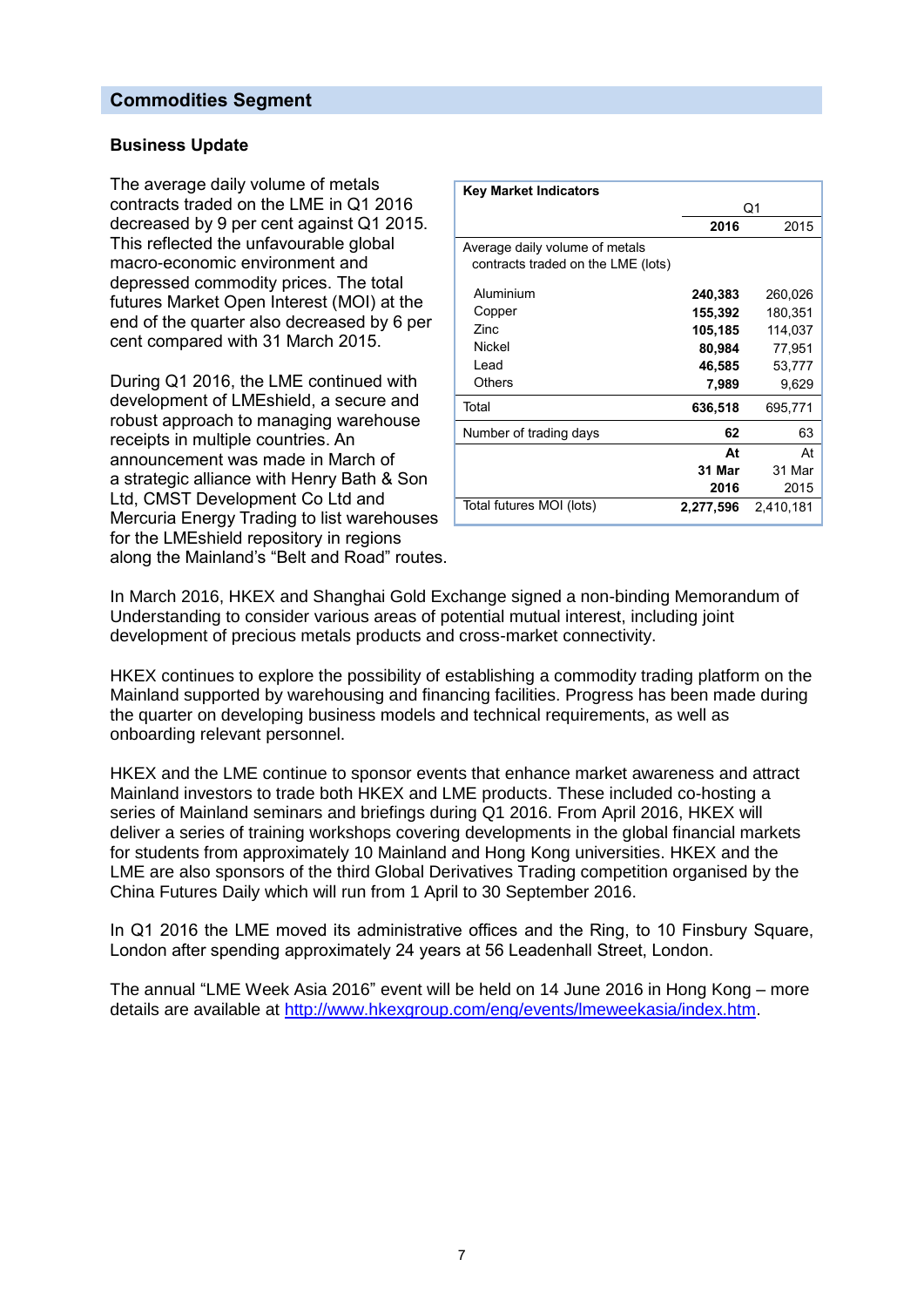#### **Analysis of Results**

Trading fees fell by 12 per cent, which was more than the 9 per cent drop in average daily volume of metals contracts traded. This was due to a combination of incentive rebates that were introduced in the third quarter of 2015 and fewer trading days in Q1 2016.

Operating expenses increased by 26 per cent due to annual payroll adjustments, increased headcount and legal and professional fees for strategic initiatives in Q1 2016 (Q1 2015: benefited from a reversal of \$7 million of legal fees in respect of litigation in the UK and the United States).



### **Clearing Segment**

#### **Business Update**

HKSCC continues to enhance the Shanghai-Hong Kong Stock Connect clearing facility. In April 2016 an additional evening RMB money settlement run was added for payments related to Stock Connect Settlement Instructions (SIs). This enhancement offered Stock Connect

| <b>Key Market Indicators</b>     |       |       |
|----------------------------------|-------|-------|
|                                  | O1    |       |
|                                  | 2016  | 2015  |
|                                  | \$bn  | \$bn  |
| ADT traded on the Stock Exchange | 72.7  | 86.4  |
| Average daily value of SIs       | 170.7 | 209.8 |

SIs same-day stock delivery against RMB payments, thereby reducing overnight counterparty risk between Clearing Participants, custodians and investors. The electronic submission of cash prepayment instructions for Stock Connect and enhancements to voting instructions processing were introduced at the same time.

During Q1 2016, OTC Clear broadened its membership base to include HK-incorporated licensed corporations in addition to Hong Kong branches of PRC-incorporated, UKincorporated and US-incorporated banks, with one corporation joining from that sector during the quarter.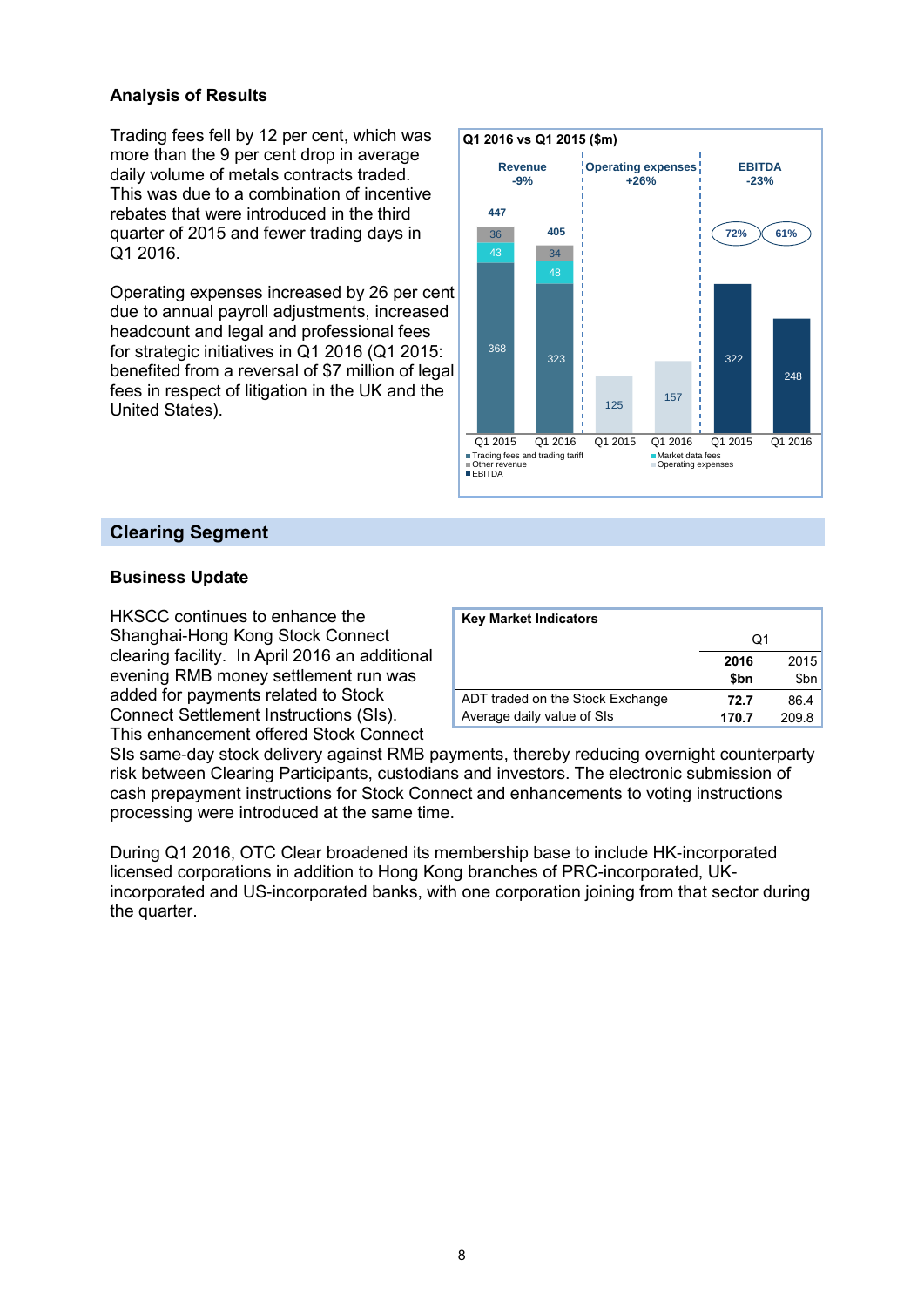#### **Analysis of Results**

The 6 per cent drop in revenue and other income reflects a decrease in Hong Kong clearing fees (arising from the 16 per cent decline in ADT and 19 per cent drop in volume of SIs), and lower LME Clear fees on lower average daily volume of metals contracts traded on the LME. The overall reduction in activity was partly offset by a decrease in transaction size in Hong Kong trades that resulted in more transactions being subject to the minimum clearing fee.

Operating expenses increased by 64 per cent compared to Q1 2015 due entirely to the oneoff recovery of \$77 million from the liquidators of Lehman Brothers Securities Asia Limited that reduced operating expenses in Q1 2015.



#### **Platform and Infrastructure Segment**

#### **Business Update**

The detailed design phase for the implementation of Orion Trading Platform – Securities Market (OTP-C) was completed in March 2016. System development has now commenced and is expected to be completed by the end of 2016. Testing and other market readiness activities will be carried out in 2017.

Enhancements to both the HKEX Group website and the HKEX Market website, designed to improve user experience, are in progress. The launch of the revamped HKEX Group website is expected in Q4 2016 and the HKEX Market website next year.

#### **Analysis of Results**

Revenue rose as a result of an increase in Cash Market trading system line rental income, as more Participants migrated their Open Gateway to HKEX Orion Central Gateway, and higher hosting services fees due to an increase in the number of racks taken up by the customers.

Operating expenses increased due to higher costs of IT services and goods consumed by Participants.

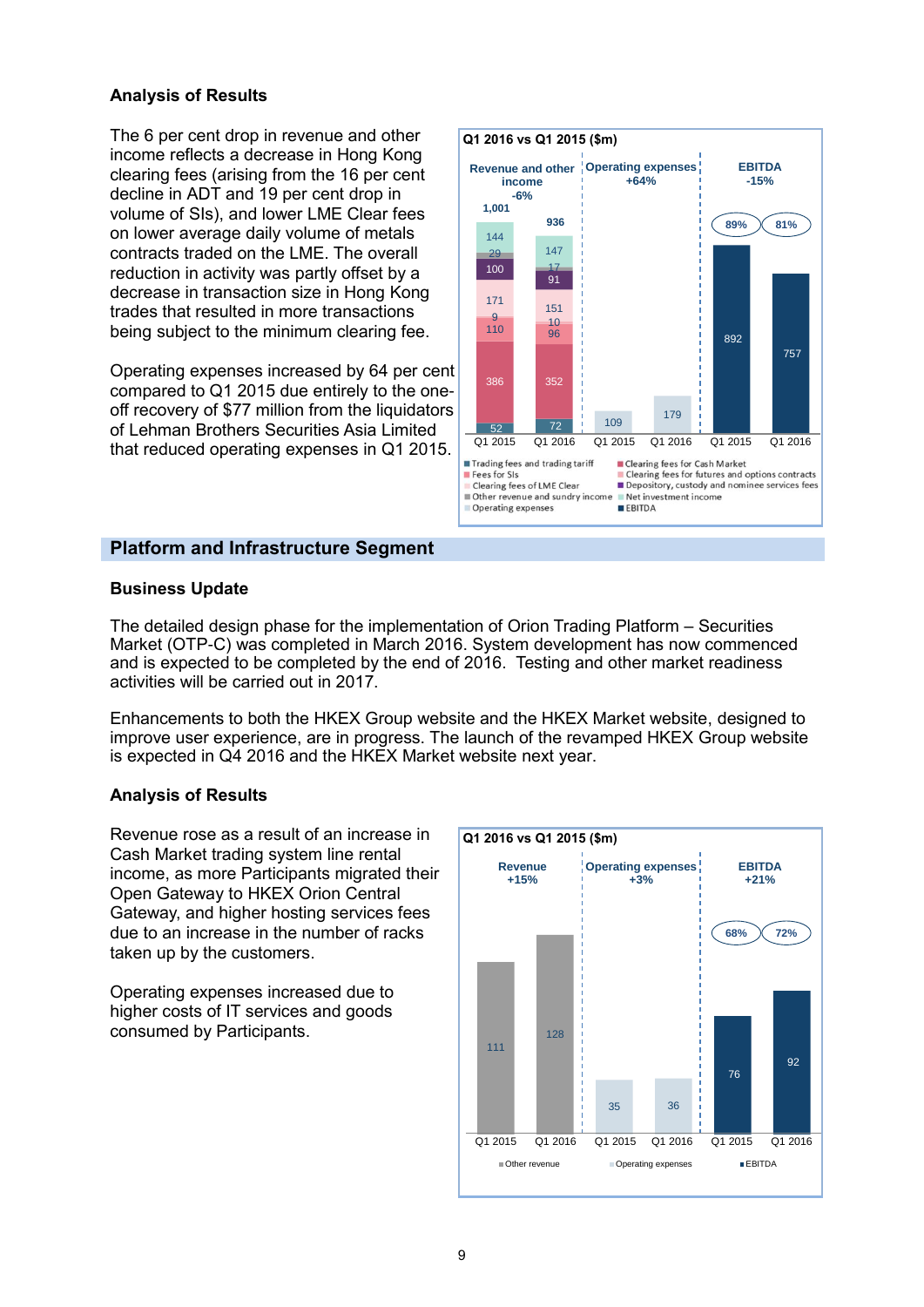#### **Corporate Items**

"Corporate Items" is not a business segment but comprises central income (including net investment income of Corporate Funds), costs of central support functions that provide services to all operating segments and other costs not directly related to any operating segments.

Net investment income increased due to higher fair value gains on investments, and lower foreign exchange losses on LME Group's GBP holding for payment of operating costs in Q1 2016. The extent of this increase was offset by the exceptional gain of \$31 million on sale of the investment in shares of LCH.Clearnet Group Limited recorded in Q1 2015.

| <b>Revenue and Other Income</b> |      |      |
|---------------------------------|------|------|
|                                 | Q1   |      |
|                                 | 2016 | 2015 |
|                                 | \$m  | \$m  |
| Net investment income           | 64   | 46   |
| <b>Others</b>                   | 10   | 2    |
| Total                           | 74   | 48   |
|                                 |      |      |

### **FINANCIAL REVIEW**

#### **Financial Assets and Financial Liabilities of Margin Funds and Clearing House Funds**

Margin Fund deposits of \$118.6 billion at 31 March 2016 were \$3.4 billion higher than at 31 December 2015 due to an increase in open interest in futures and options contracts cleared through HKCC at 31 March 2016. Clearing House Fund contributions dropped from \$7.5 billion at 31 December 2015 to \$6.0 billion at 31 March 2016 due to lower contributions required from Participants in response to changes in market volatility and risk exposures. Funds received were invested in cash and cash equivalents, financial assets measured at amortised costs and financial assets measured at fair value through profit or loss.

#### **Borrowings**

No new borrowings nor repayments were made in Q1 2016.

#### **Capital Expenditure and Commitments**

During Q1 2016, the Group incurred capital expenditure of \$111 million (Q1 2015: \$89 million) on the development and upgrade of various trading and clearing systems including the commodities trading and clearing systems, a cash trading system, a pre-trade risk management system for Derivatives Market, and trading and clearing systems to facilitate mutual stock market access between Mainland China and Hong Kong. The Group's capital expenditure commitments at 31 March 2016, including those authorised by the Board but not yet contracted for, amounted to \$969 million (31 December 2015: \$961 million).

#### **Contingent Liabilities**

At 31 March 2016, there were no significant changes in the Group's contingent liabilities compared to 31 December 2015.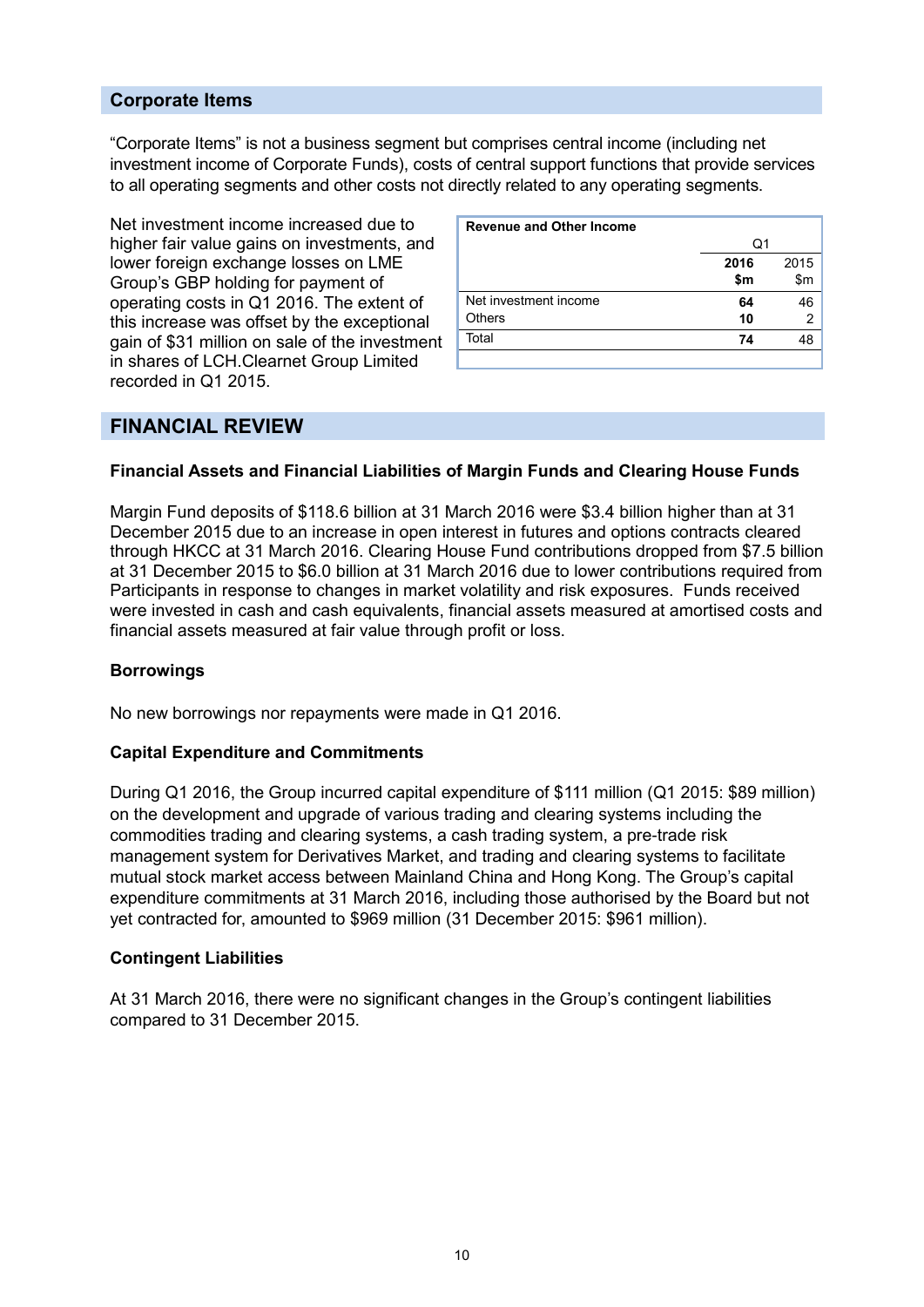#### **Charges on Assets**

Securities held by one of the Group's subsidiaries, LME Clear, as non-cash collateral for margins posted by its Clearing Participants totalling \$81,676 million at 31 March 2016 (31 December 2015: \$76,928 million). This non-cash collateral, which was not recorded on the consolidated statement of financial position of the Group, together with certain financial assets amounting to \$7,718 million at 31 March 2016 (31 December 2015: \$4,953 million) have been repledged to LME Clear's investment agent and custodian banks under first floating charge and security arrangements for the settlement and depository services they provide in respect of the collateral and investments held. The first floating charge could convert to a fixed charge in the event of contract termination, or default or insolvency of LME Clear.

#### **Changes since 31 December 2015**

There were no other significant changes in the Group's financial position or from the information disclosed under Management Discussion and Analysis in the annual report for the year ended 31 December 2015.

It is the Group's practice to declare a dividend only at the half-year and year-end and no dividend will be proposed for Q1 2016 (Q1 2015: \$Nil).

#### **Review of Financial Statements**

The Audit Committee has reviewed the Group's Unaudited Condensed Consolidated Financial Statements for Q1 2016.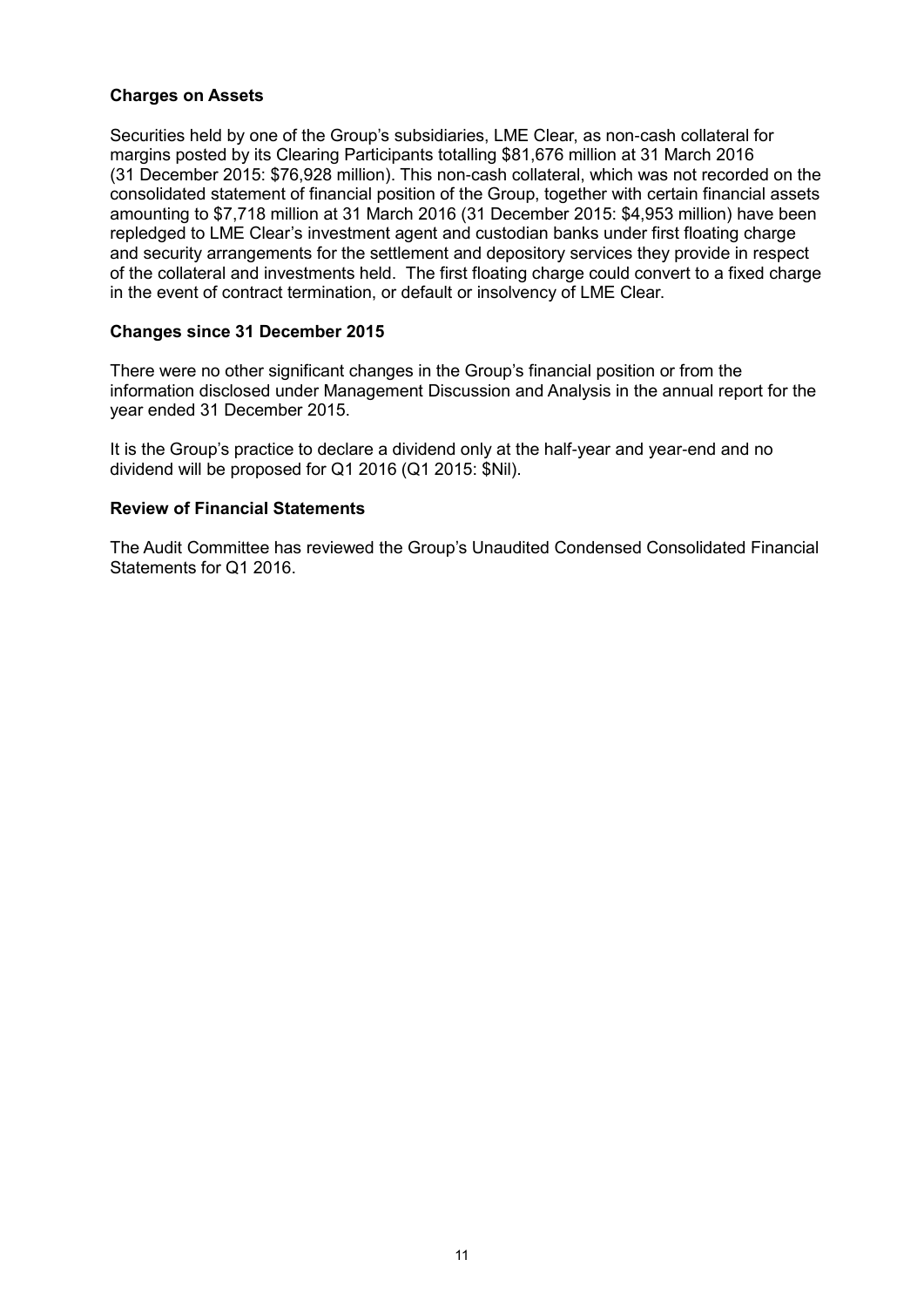# **CONDENSED CONSOLIDATED INCOME STATEMENT (UNAUDITED)**

|                                                          | Three months<br>ended<br>31 Mar 2016<br>\$m | Three months<br>ended<br>31 Mar 2015<br>\$m |
|----------------------------------------------------------|---------------------------------------------|---------------------------------------------|
| Trading fees and trading tariff                          | 1,156                                       | 1,190                                       |
| Stock Exchange listing fees                              | 274                                         | 263                                         |
| Clearing and settlement fees                             | 609                                         | 676                                         |
| Depository, custody and nominee services fees            | 91                                          | 100                                         |
| Market data fees                                         | 204                                         | 189                                         |
| Other revenue                                            | 196                                         | 186                                         |
| <b>REVENUE</b>                                           | 2,530                                       | 2,604                                       |
| Investment income and sundry income                      | 221                                         | 192                                         |
| <b>REVENUE AND OTHER INCOME</b>                          | 2,751                                       | 2,796                                       |
| <b>OPERATING EXPENSES</b>                                |                                             |                                             |
| Staff costs and related expenses                         | (526)                                       | (494)                                       |
| Information technology and computer maintenance expenses | (130)                                       | (128)                                       |
| Premises expenses                                        | (74)                                        | (69)                                        |
| Product marketing and promotion expenses                 | (6)                                         | (7)                                         |
| Legal and professional fees                              | (21)                                        | (12)                                        |
| Other operating expenses:                                |                                             |                                             |
| Reversal of provision for impairment losses arising from |                                             |                                             |
| Participants' default on market contracts                |                                             | 77                                          |
| Others                                                   | (97)                                        | (85)                                        |
|                                                          | (854)                                       | (718)                                       |
| <b>EBITDA</b>                                            | 1,897                                       | 2,078                                       |
| Depreciation and amortisation                            | (188)                                       | (163)                                       |
| <b>OPERATING PROFIT</b>                                  | 1,709                                       | 1,915                                       |
| Finance costs                                            | (23)                                        | (46)                                        |
| Share of loss of a joint venture                         | (2)                                         | (2)                                         |
| PROFIT BEFORE TAXATION                                   | 1,684                                       | 1,867                                       |
| <b>TAXATION</b>                                          | (259)                                       | (298)                                       |
| PROFIT FOR THE PERIOD                                    | 1,425                                       | 1,569                                       |
| PROFIT/(LOSS) ATTRIBUTABLE TO:                           |                                             |                                             |
| - Shareholders of HKEX                                   | 1,432                                       | 1,575                                       |
| - Non-controlling interests                              | (7)                                         | (6)                                         |
| PROFIT FOR THE PERIOD                                    | 1,425                                       | 1,569                                       |
| Basic earnings per share                                 | \$1.19                                      | \$1.35                                      |
| Diluted earnings per share                               | \$1.18                                      | \$1.34                                      |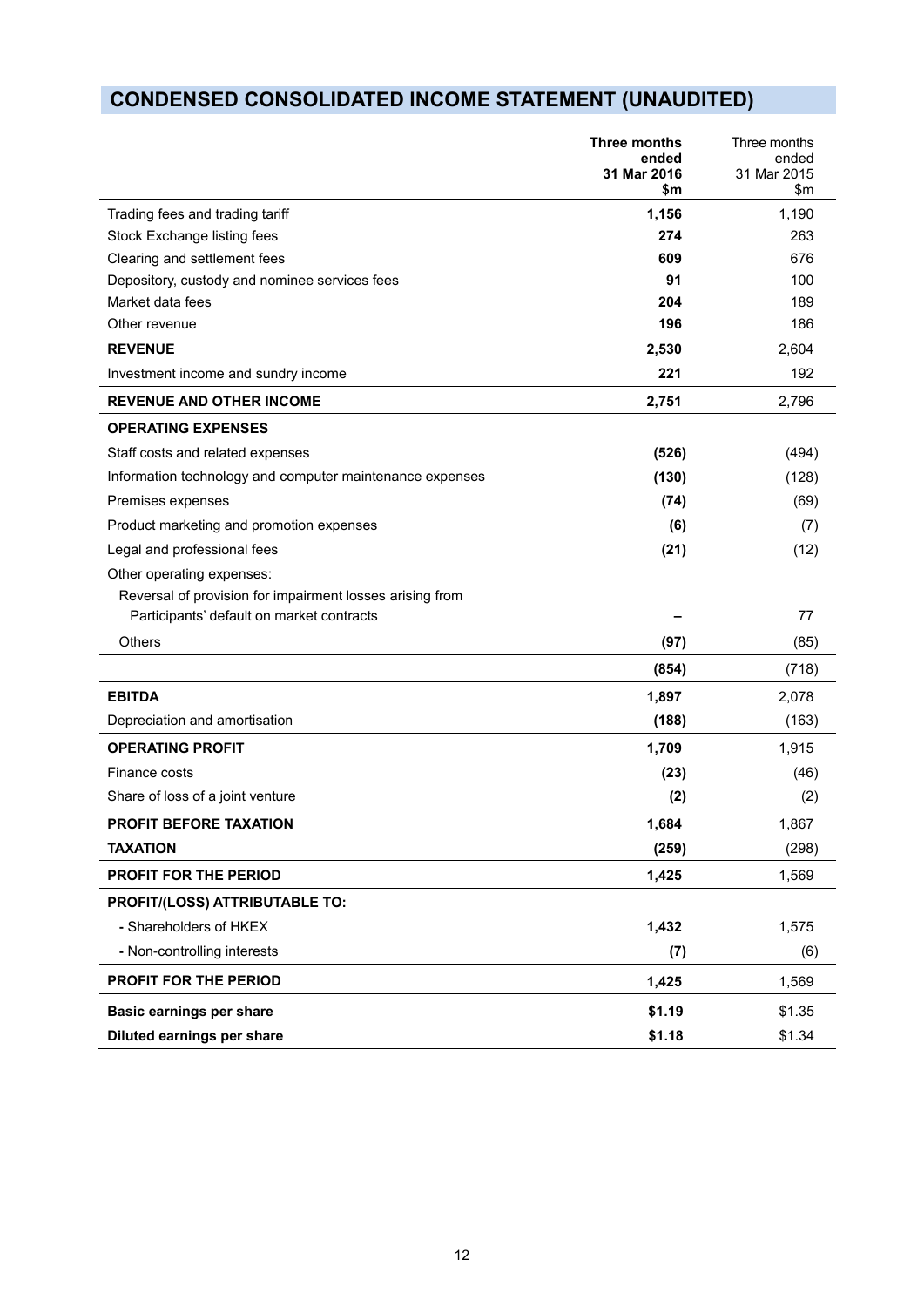# **CONDENSED CONSOLIDATED STATEMENT OF COMPREHENSIVE INCOME (UNAUDITED)**

|                                                                | <b>Three months</b><br>ended<br>31 Mar 2016<br>\$m | Three months<br>ended<br>31 Mar 2015<br>\$m |
|----------------------------------------------------------------|----------------------------------------------------|---------------------------------------------|
| <b>PROFIT FOR THE PERIOD</b>                                   | 1,425                                              | 1,569                                       |
| <b>OTHER COMPREHENSIVE INCOME</b>                              |                                                    |                                             |
| Items that may be reclassified subsequently to profit or loss: |                                                    |                                             |
| Currency translation differences of foreign subsidiaries       |                                                    |                                             |
| recorded in exchange reserve                                   | 9                                                  | (2)                                         |
| <b>OTHER COMPREHENSIVE INCOME</b>                              | 9                                                  | (2)                                         |
| <b>TOTAL COMPREHENSIVE INCOME</b>                              | 1,434                                              | 1,567                                       |
| <b>TOTAL COMPREHENSIVE INCOME ATTRIBUTABLE TO:</b>             |                                                    |                                             |
| - Shareholders of HKEX                                         | 1,441                                              | 1,573                                       |
| - Non-controlling interests                                    | (7)                                                | (6)                                         |
| <b>TOTAL COMPREHENSIVE INCOME</b>                              | 1,434                                              | 1,567                                       |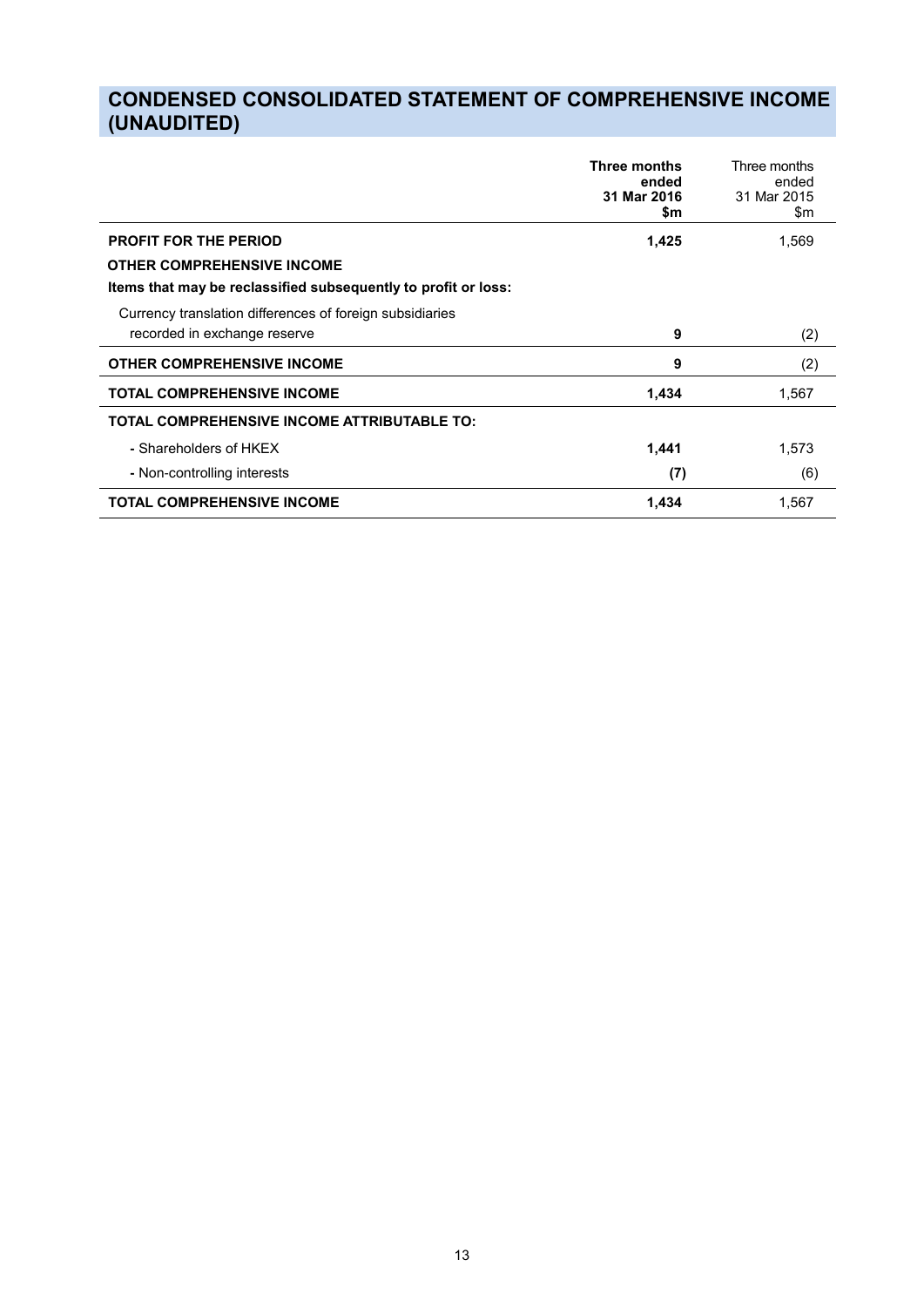## **CONDENSED CONSOLIDATED STATEMENT OF FINANCIAL POSITION (UNAUDITED)**

|                                                                               | At 31 Mar 2016 |             |              | At 31 Dec 2015           |             |         |
|-------------------------------------------------------------------------------|----------------|-------------|--------------|--------------------------|-------------|---------|
|                                                                               | <b>Current</b> | Non-current | <b>Total</b> | Current                  | Non-current | Total   |
|                                                                               | \$m            | \$m         | \$m          | \$m                      | \$m         | \$m     |
| <b>ASSETS</b>                                                                 |                |             |              |                          |             |         |
| Cash and cash equivalents<br>Financial assets measured at fair value          | 102,033        |             | 102,033      | 110,890                  |             | 110,890 |
| through profit or loss                                                        | 62,488         |             | 62,488       | 72,705                   |             | 72,705  |
| Financial assets measured at amortised cost                                   | 30,086         | 69          | 30,155       | 19,439                   | 57          | 19,496  |
| Accounts receivable, prepayments and deposits                                 | 10,088         | 21          | 10,109       | 15,535                   | 21          | 15,556  |
| Taxation recoverable                                                          | 2              |             | $\mathbf{2}$ | $\overline{2}$           |             | 2       |
| Interest in a joint venture                                                   |                | 66          | 66           |                          | 68          | 68      |
| Goodwill and other intangible assets                                          |                | 17,858      | 17,858       | -                        | 17,872      | 17,872  |
| <b>Fixed assets</b>                                                           |                | 1,511       | 1,511        |                          | 1,560       | 1,560   |
| Lease premium for land                                                        |                | 22          | 22           |                          | 22          | 22      |
| Deferred tax assets                                                           |                | 24          | 24           | $\overline{\phantom{0}}$ | 22          | 22      |
| <b>Total assets</b>                                                           | 204,697        | 19,571      | 224,268      | 218,571                  | 19,622      | 238,193 |
| <b>LIABILITIES AND EQUITY</b>                                                 |                |             |              |                          |             |         |
| <b>Liabilities</b>                                                            |                |             |              |                          |             |         |
| Financial liabilities at fair value through<br>profit or loss                 | 50,965         |             | 50,965       | 64,486                   |             | 64,486  |
| Margin deposits, Mainland security and                                        |                |             |              |                          |             |         |
| settlement deposits, and cash collateral from<br><b>Clearing Participants</b> | 118,599        |             | 118,599      | 115,213                  |             | 115,213 |
| Accounts payable, accruals and other liabilities                              | 11,607         | 20          | 11,627       | 15,270                   | 15          | 15,285  |
| Deferred revenue                                                              | 659            |             | 659          | 773                      |             | 773     |
| Taxation payable                                                              | 636            |             | 636          | 653                      |             | 653     |
| Other financial liabilities                                                   | 37             |             | 37           | 42                       |             | 42      |
| Participants' contributions to Clearing House Funds                           | 5,977          |             | 5,977        | 7,474                    | —           | 7,474   |
| <b>Borrowings</b>                                                             | -              | 3,415       | 3,415        | $\qquad \qquad -$        | 3,409       | 3,409   |
| Provisions                                                                    | 72             | 70          | 142          | 65                       | 70          | 135     |
| Deferred tax liabilities                                                      |                | 755         | 755          |                          | 761         | 761     |
| <b>Total liabilities</b>                                                      | 188,552        | 4,260       | 192,812      | 203,976                  | 4,255       | 208,231 |
| <b>Equity</b>                                                                 |                |             |              |                          |             |         |
| Share capital                                                                 |                |             | 19,285       |                          |             | 19,285  |
| Shares held for Share Award Scheme                                            |                |             | (582)        |                          |             | (590)   |
| Employee share-based compensation reserve                                     |                |             | 252          |                          |             | 199     |
| Exchange reserve                                                              |                |             | (245)        |                          |             | (254)   |
| Designated reserves                                                           |                |             | 777          |                          |             | 778     |
| Reserve relating to written put options to<br>non-controlling interests       |                |             | (293)        |                          |             | (293)   |
| Retained earnings                                                             |                |             | 12,123       |                          |             | 10,691  |
| Equity attributable to shareholders of HKEX                                   |                |             | 31,317       |                          |             | 29,816  |
| Non-controlling interests                                                     |                |             | 139          |                          |             | 146     |
| <b>Total equity</b>                                                           |                |             | 31,456       |                          |             | 29,962  |
| <b>Total liabilities and equity</b>                                           |                |             | 224,268      |                          |             | 238,193 |
| <b>Net current assets</b>                                                     |                |             | 16,145       |                          |             | 14,595  |
|                                                                               |                |             |              |                          |             |         |